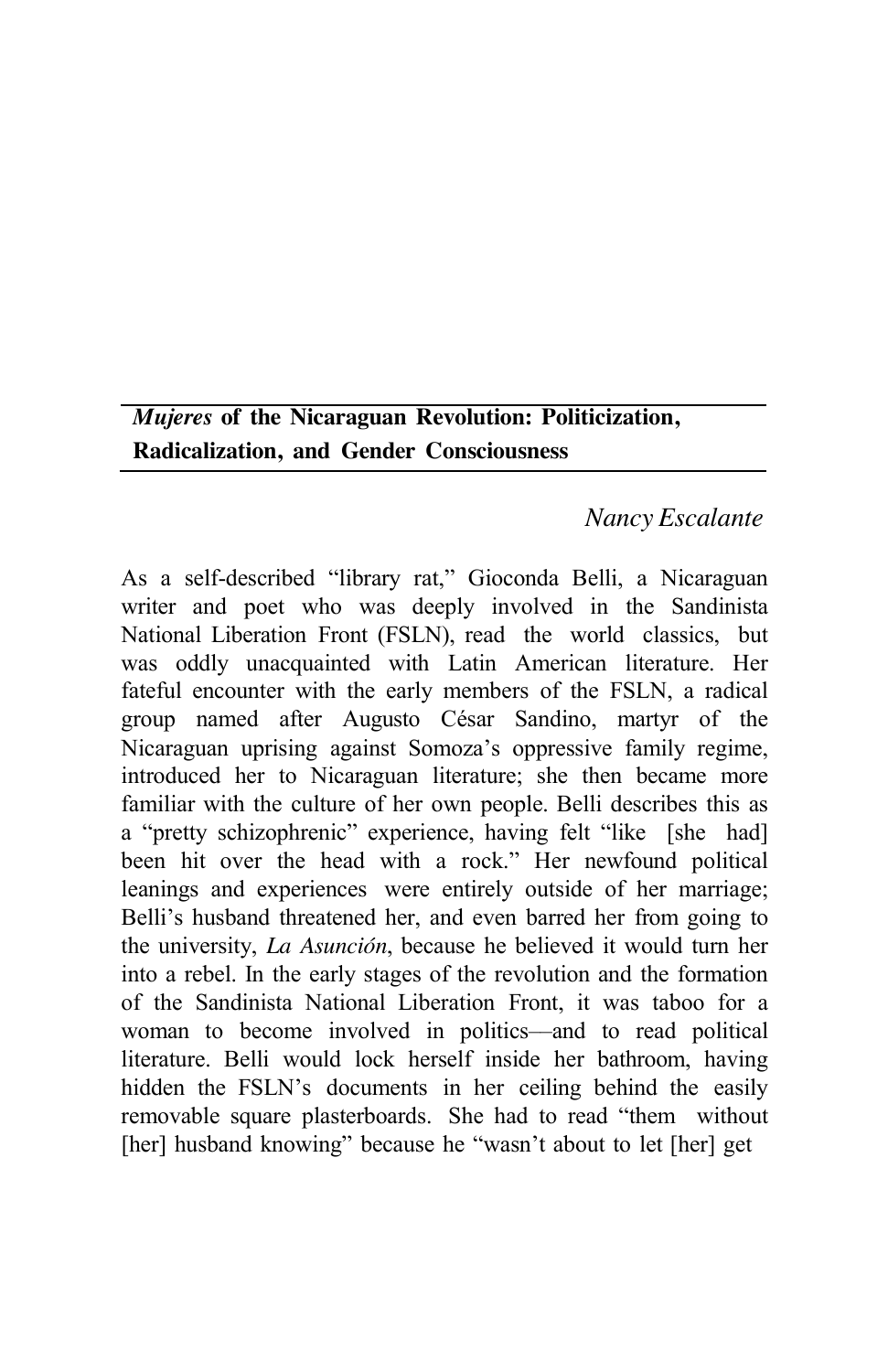involved."1 Belli, like other women involved in the early stages of the movement, had to strategically hide her journey into politicization. As women's demands in areas such as reproductive health, sexual liberation, and education became a topic of political discussion, Nicaraguan society––through the FSLN––permitted women to become publically radicalized and more open about their gender consciousness.

Without the greater involvement of women, the Sandinista revolution was weak. For that reason it is important to understand gender relations in Nicaragua and how they affected women. This article takes a bottom-up approach to uncover the triumphs and defeats of women within the FSLN and the post-Sandinista victory throughout the mid-1970s, to the Sandinista revolutionary triumph and into the 1990s. The ten published oral histories used here offer insight as to how women felt as a part of the revolution, and show how women recognized some of their failures in retrospect. Gioconda Belli serves as a central figure because she was one of the few women who held a high-ranking position within the organization.<sup>2</sup> Her testimony demonstrates what women could achieve within the FSLN, but also illustrates the structural limitations women faced inside the movement. These sources make it possible to focus on the intricate gender relations between the women of the revolution and their male counterparts. Before the revolution, the relationship between women and men was very traditional in the sense that men held most––if not all––of the power in society. The politicization of women eventually challenged this power structure, and women gained autonomy through their activism. Many of the shifts in power between women and men were not always apparent, because women's agency was nuanced and this agency usually occurred in positions within the FSLN that were commonly considered "women's work." This article is divided into four sections and argues that women's use of traditional gender roles and relations allowed women to join the FSLN and become politicized, but this particular use of traditional gender roles and

<sup>1</sup> Gioconda Belli, interview, Margaret Randall, *Sandino's Daughters Revisited: Feminism in Nicaragua* (New Brunswick: Rutgers University Press, 1994), 172.

 $^{2}$  Ibid., 170.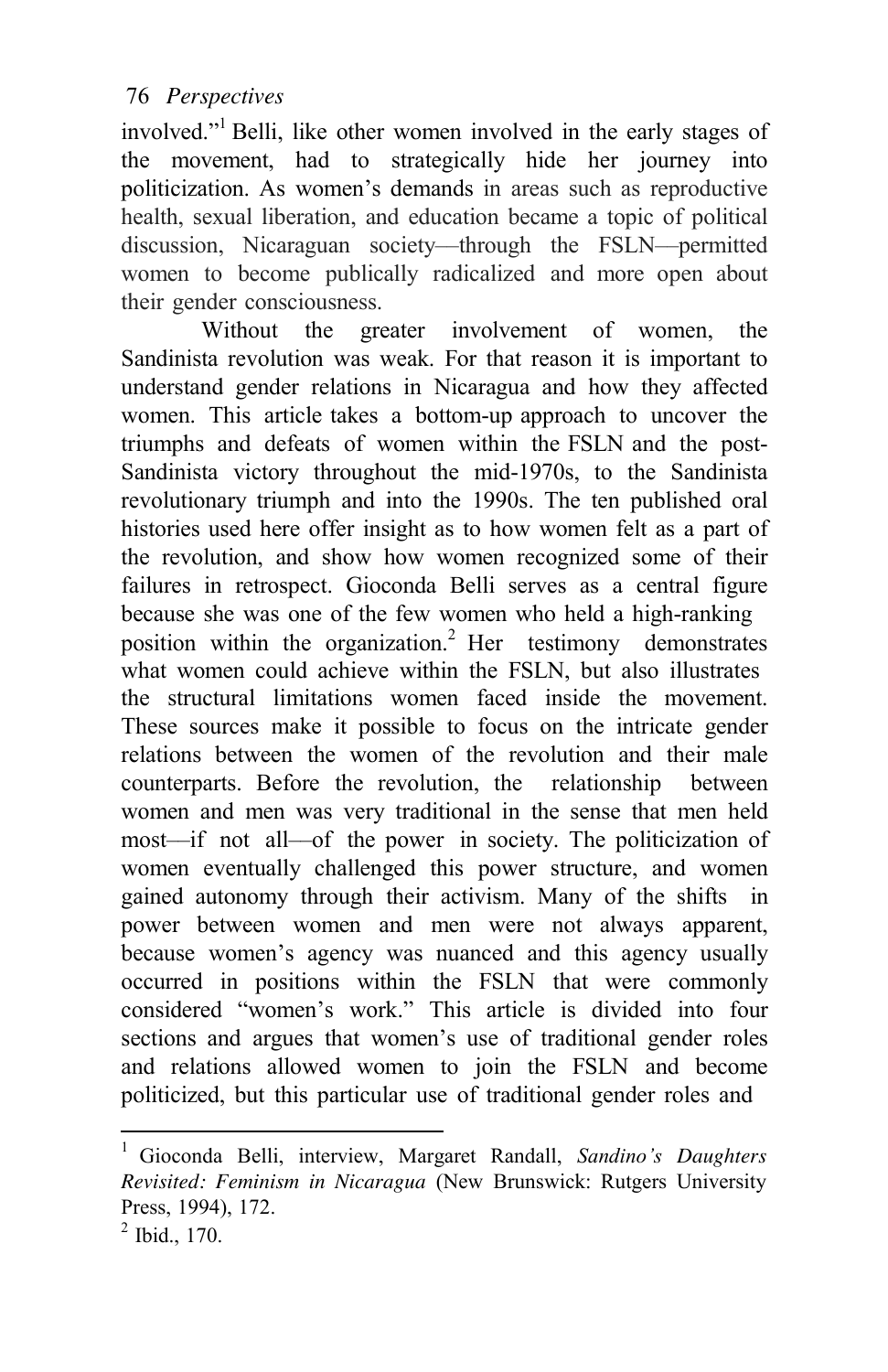relations ultimately limited women's rights and opportunities in Sandinista Nicaragua. While women were able to reach social autonomy, they were unable to achieve political autonomy after the 1979 Sandinista triumph.

The first part of this article explains traditional gender hierarchies in Nicaragua throughout the revolutionary struggle. It is important to understand how machismo manifested itself in Nicaragua in order to understand why women's politicization and involvement in the revolution were truly significant. The second section addresses how women became politicized and why women ultimately joined the FSLN. This emphasizes various factors that drove women to fight, and focuses on the issues that affected women the most: employment, reproductive health, and domestic violence. Next is a description of women's participation in the FSLN, and ultimately the faction, AMNLAE, and how women came to join this group. The final section focuses on postrevolution Nicaragua and tracking women's political presence after the triumph. Women criticized the Sandinista organization, especially in areas where women felt the movement fell short in granting them liberation and greater political representation.

Scholarship on Nicaraguan women sheds light on the social and political systems in which women operated, and the issues and struggles women organized against. Prominent Nicaraguan historians argue that their government was committed to supporting women in politics after the Sandinista revolutionary triumph in 1979, while other Central American revolutionary movements excluded women from politics.<sup>3</sup> Women's interests ranged from domestic issues, women's health, education, media representation and legal reform to specific struggles women faced in rural and urban areas. Women's involvement in the Sandinista National Liberation Front was one of their concerns.<sup>4</sup> Above all, the scholarship offers insight into the social and cultural realities of Nicaraguan women's lives––from pre-politicization in the early 1970s to their struggles throughout the 1980s leading up to Nicaragua's presidential election in 1990.

<sup>3</sup> Helen Collinson, *Women and Revolution in Nicaragua* (New Jersey: Zed Books Ltd, 1990), 1.

<sup>4</sup> Ibid., Contents page.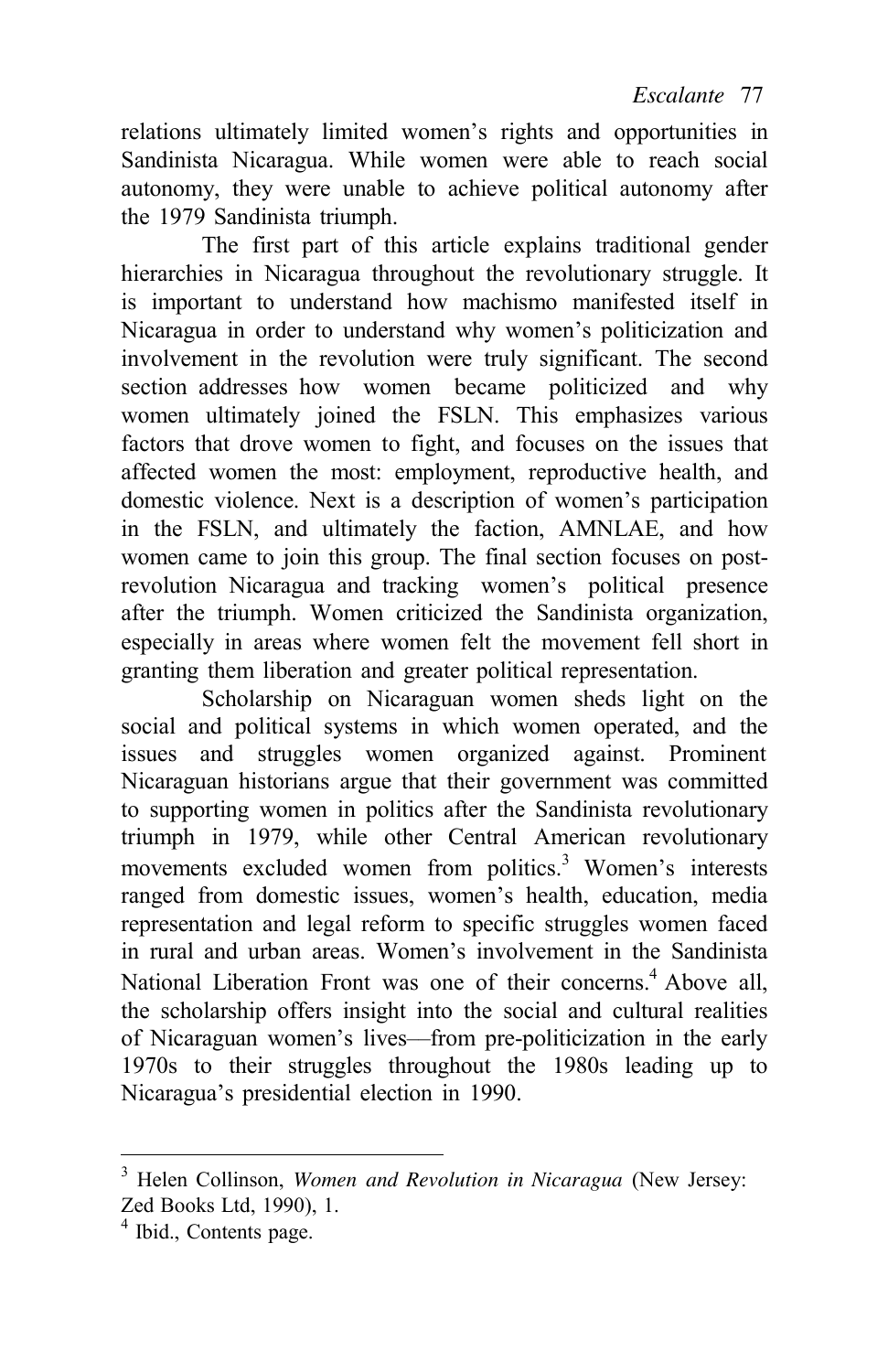Historians also provide insight into women's reality by taking a feminist and gendered approach in their scholarship to emphasize the achievements and shortcomings in Sandinista Nicaragua while recognizing that Nicaragua is "a network of power relations" that cannot be ignored.<sup>5</sup> Through this lens, it is possible to distinguish between actual achievements and the shallow, perceived achievements in women's social and political advancement. Women in Sandinista Nicaragua regularly confronted the back-and-forth between real political gains and setbacks, and many interviews with Nicaraguan women reveal this same sentiment. These personal interviews help illuminate the issues women faced during the revolution, and explain how women constructed their own feminist agenda when most of their concerns were seen as secondary in the male dominated revolution and post-revolution government.<sup>6</sup>

The FSLN gave women a space where they could organize themselves that related specifically to women and women's liberation, known as the Luisa Amanda Espinoza Association of Nicaraguan Women<sup>7</sup> (AMNLAE), named after the first woman to die in combat against the Somoza National Guard. $8$ Women's revolutionary mobilization within the Association concentrated on aspects of nutrition, health, and education. Sandinista women were in charge of running *comedores infantiles,* as detailed by AMNLAE in their periodical newsletter

<sup>5</sup> Cynthia Chavez Metoyer, *Women and the State in Post-Sandinista Nicaragua* (Colorado: Lynne Rienner Publishers, Inc., 2000), 8-9, 11. 6 Margaret Randall, *Sandino's Daughters Revisited: Feminism in*

*Nicaragua* (New Brunswick: Rutgers University Press, 1994), ix-x. Margaret Randall spent twenty-three years living in Latin America and lived in Nicaragua from 1979 to 1984, and then returned again in 1991. She spent much of her time in Nicaragua conducting oral interviews of women involved in the revolution.<br><sup>7</sup> Asociación de Mujeres Nicaragüenses Luisa Amanda Espinoza and

Unión de Fotógrafos de Nicaragua, *Mujer en Nicaragua* (1984), 13. After witnessing a Somoza state-sanctioned student massacre on July 23, 1959, Luisa Amanda Espinoza joined the Sandinista movement at fourteen years old. She died a martyr on April 3, 1970, and paved the way for women's greater involvement in the movement. <sup>8</sup> Collinson, 137.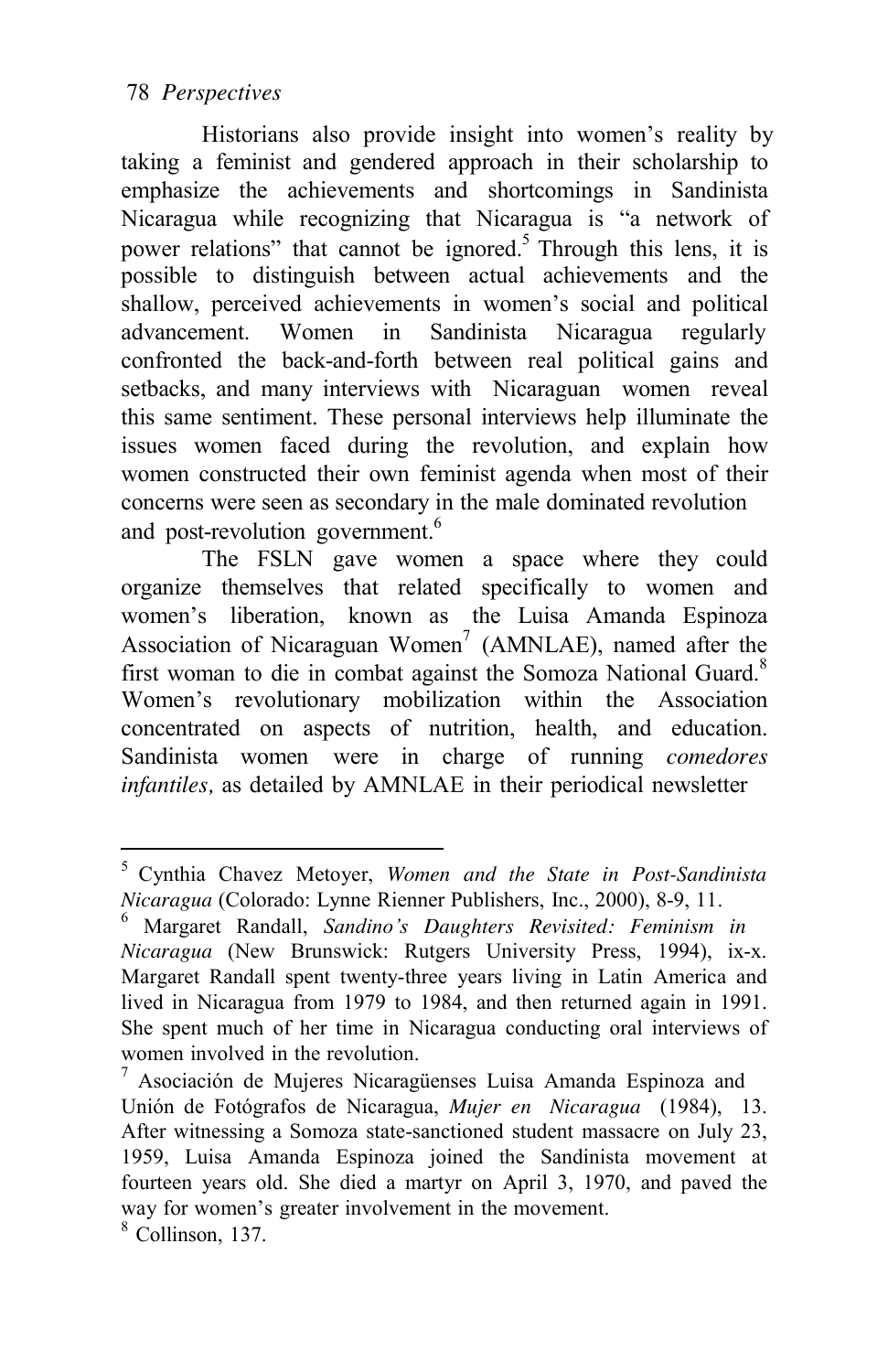*SOMOS*. 9 The *comedores* fed working children in hopes of "preventing them from falling into delinquency, to help children who are street vendors, shoe shiners, and children who are obligated to work to help their family."10 Managing *comedores* was a political position for women and became a symbol of their revolutionary effort. Women of the revolution also taught other women and their communities about reproductive and women's health issues. AMNLAE, for example, created graphics and circulated magazines to educate men and women about reproductive health. In these magazines, the women of AMNLAE created a space of resistance as a response to "the violence against children and women, especially rape," which was the most prominent topic of Nicaraguan women's liberation.<sup>11</sup> Moreover, the women of AMNLAE took on the responsibility of educating the illiterate masses of Nicaragua; they believed that their revolution needed to "improve the educational situation of [their] people…and adjust [their] educational system."<sup>12</sup> In 1980, the FSLN launched a literacy campaign aimed to teach illiterate Nicaraguans to read and write.<sup>13</sup> Mercedita Talavera, in an unpublished interview by Stephanie Williamson, described the effort: "We worked from sunrise to sunset, classes for kids in the morning and for adults in the afternoon and evening, and even at weekends we'd do things like decorate the room we used for classes…and we'd plan little activities. And we worked alongside the campesinos in the fields."14 Like Talavera, many Sandinista

<sup>&</sup>lt;sup>9</sup> SOMOS focused on issues concerning the state, the revolution, and womanhood. This periodical was also used as a method to inform women outside of the FSLN about political issues and also served as a form of politicization.

<sup>&</sup>lt;sup>10</sup> Asociación de Mujeres Nicaragüenses Luisa Amanda Espinoza, "En Disiamba Una Respuesta Popular: Comedor Infantil," *SOMOS* II (1983),  $8.11$ 

<sup>&</sup>lt;sup>11</sup> Asociación de Mujeres Nicaragüenses Luisa Amanda Espinoza, "Análisis Informativo," Quincenario 2 (1988), 2.

<sup>&</sup>lt;sup>12</sup> Asociación de Mujeres Nicaragüenses Luisa Amanda Espinoza, "Si No Hay Revolución No Se Puede Cambiar La Educación," *Una mujer donde esté debe hacer revolución*, (n.d.), 29. 13 Collinson, 124.

Mercedita Talavera, unpublished interviewed by Stephanie Wlliamson, 1987, Collinson, 124.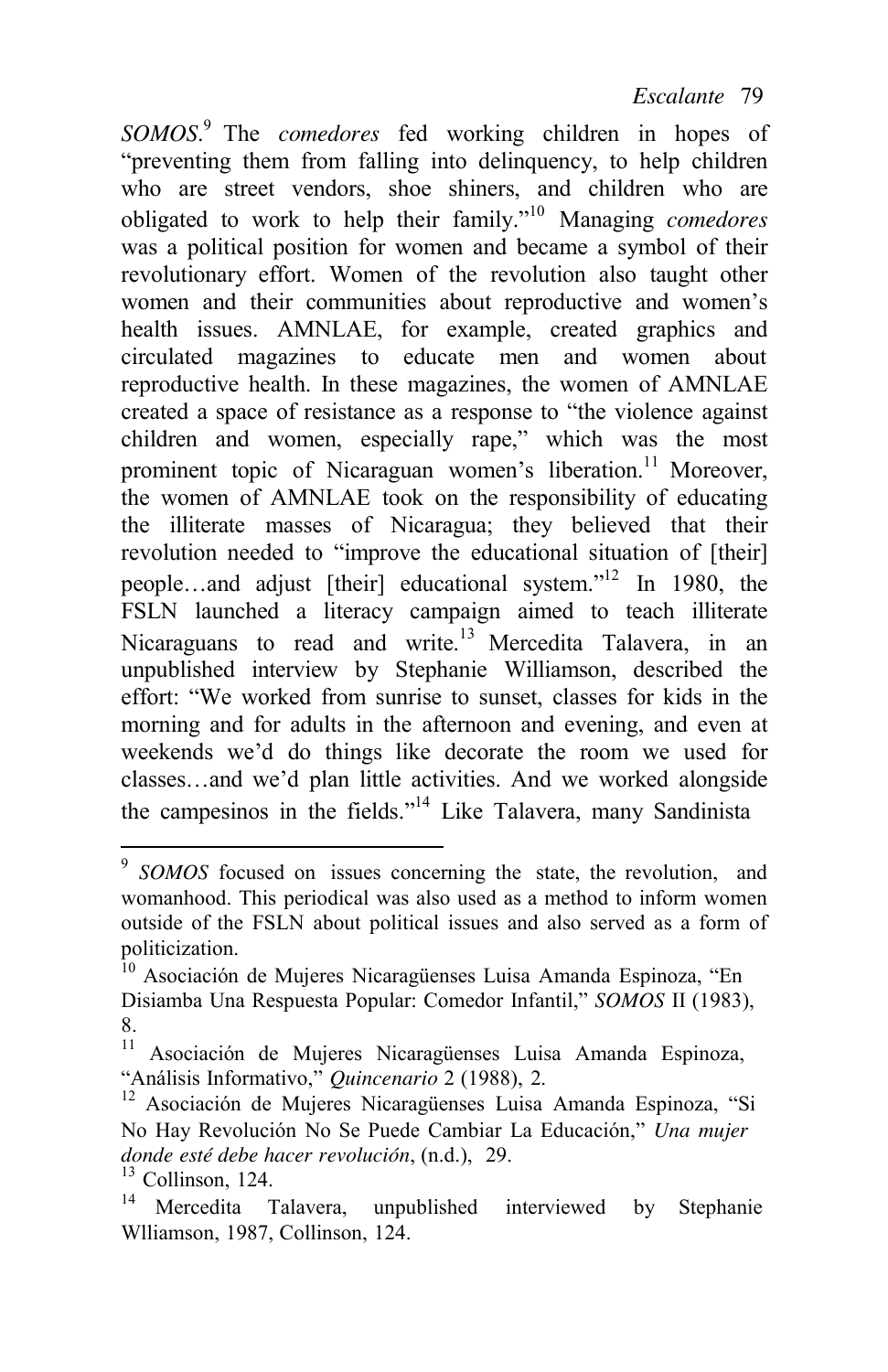women joined literacy campaigns in the rural areas of Nicaragua to fight illiteracy. Although FSLN women were active in many different spaces and their political activism reached all levels, education and healthcare were among the most popular areas of involvement.

In Nicaragua, machismo influenced women to join the Sandinista movement and become politicized in efforts to transform their patriarchal society. One must understand Nicaraguan machismo in order to recognize why women pushed for liberation. Helen Collinson argues that virility had considerable influence on man's perception of machismo. Virility is the idea that a man must father as many children as possible, with as many women as possible, in order to prove his manliness to other men.<sup>15</sup> Men's societal pressure to express their virility resulted in a lack of monogamy. Many women criticized men for this practice and suspected that men did not want "as many babies as God sends" and used that excuse because "they just [did] not want to use condoms."<sup>16</sup> Otilia Casco Cruz, a health worker from northern Nicaragua, believed that "men have children with as many women as they can fool," and these men usually did not take responsibility for their actions, thus creating a large number of single mothers.<sup>17</sup> Male sexual promiscuity was an accepted norm in Nicaragua. Gioconda Belli observed that "it was accepted that a [male] comrade would have an affair, and then another, and another.<sup>718</sup> Monogamy during this time was threatened, especially because of men's migrant work and employment patterns. Many men worked in the seasonal agricultural sector and would wander into towns getting "a woman pregnant, then mov[ing] on

 $15$  Collinson, 9.

<sup>16</sup> Carole Isaacs and Julia Lesage, "Nicaraguan Women Fighting for Peace," *Voices from Nicaragua: A U.S. Based Journal of Culture in Reconstruction* 1 (1983), 42. The journal did not specify the name of the

<sup>&</sup>lt;sup>17</sup> Otilia Casco Cruz, interview, Adriana Angel and Fiona Macintosh, *The Tiger's Milk: Women of Nicaragua* (London: Virago Press Ltd, 1987), 103.

<sup>18</sup> Gioconda Belli, interview, Randall, 175.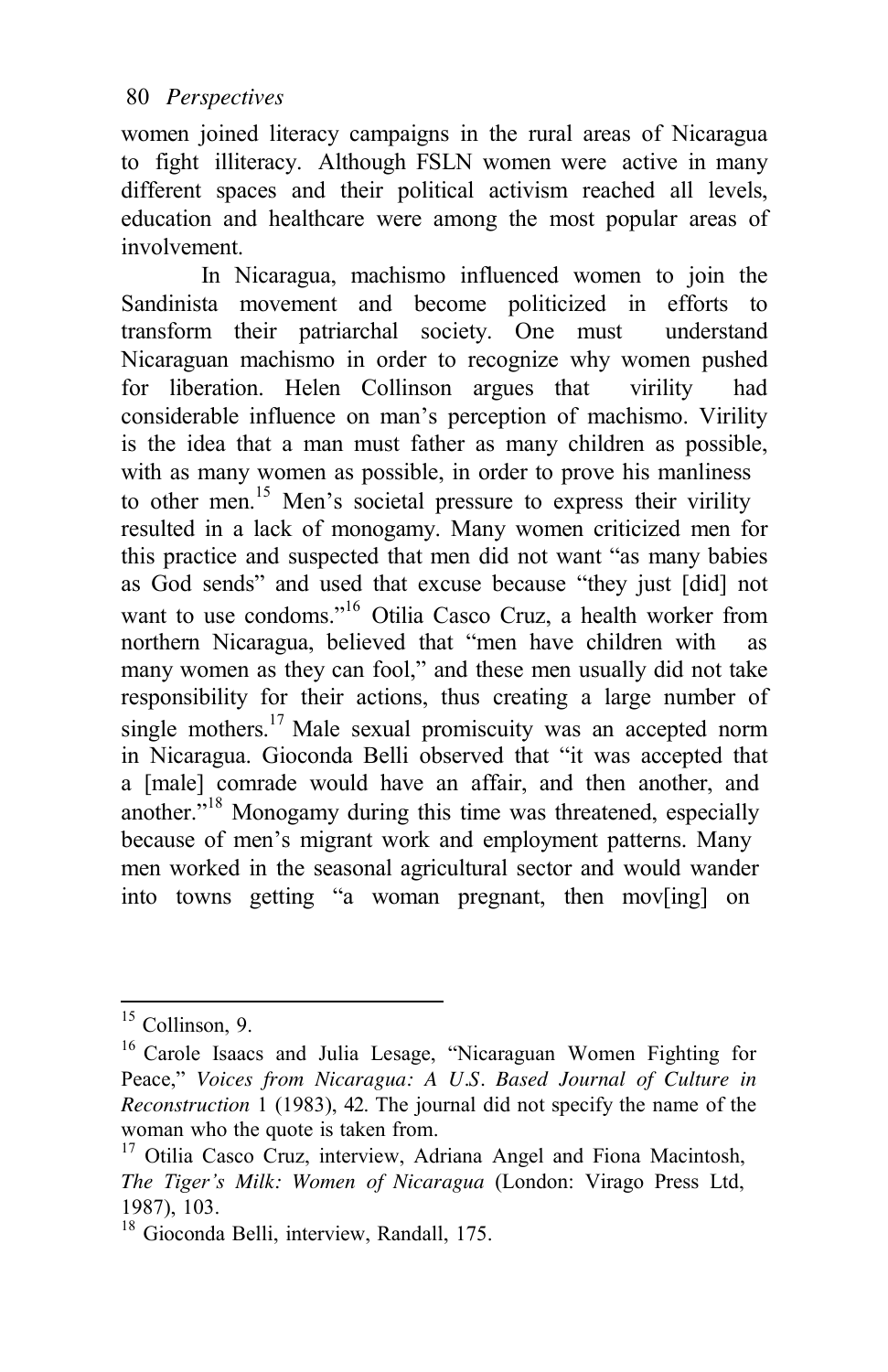somewhere else and [getting] another woman pregnant," as reported by psychologist Vilma Castillo.<sup>19</sup>

The rampant and widely accepted machismo of Nicaraguan society subjected women to traditional roles as caregivers, mothers, and wives. These gender roles prompted politicized women to fight for a fundamental "transformation of traditional habits and practices" in healthcare, and to use the slogan: "Health is No Longer a Privilege."<sup>20</sup> Women's traditional role as mothers and wives was perhaps central in their politicization. Tomás Borge, member of the FSLN and Minister of the Interior after the 1979 revolution, gave a speech in 1982 to commemorate the Nicaraguan women's movement. Borge stated in his speech, "Women––all women in general––were oppressed…and exploited both as workers and as women," which many women felt to be true.<sup>21</sup> Arlen Siu said about women, "regarding the role of wife, mother, she is limited to the living conditions imposed in her home, that offer only a restricted space."<sup>22</sup> Another Nicaraguan woman recalled: "Men don't like to wash clothes or do dishes. Usually you can just get them to sweep and make the bed. If they get to the point of babysitting, only a few rare souls among them will change diapers."<sup>23</sup> Women lived under the pressure of having to maintain a household and raise children, work, and appease their husbands by being a respectful wife. Maribel Otero, a Spanish woman living in Nicaragua interviewed by *Barricada*, described the average life of a Nicaraguan working-class woman: "She gets up at 4:30 a.m. and does housework until 6, then she leaves for her job, where she works from 7 a.m. to 5 p.m., with a one hour lunch break. She gets

<sup>19</sup> Vilma Castillo, unpublished interview, 1986, Collinson, 9.

<sup>20</sup> Asociación de Mujeres Nicaragüenses Luisa Amanda Espinoza, *Una* 

<sup>&</sup>lt;sup>21</sup> Tomás Borge, speech, *Women and the Nicaraguan Revolution* (New York, Pathfinder Press, 1983), 12.

 $22$  Arlen Siu, interview, Collinson, 11. This originally appeared in a *Barricada Internacional* article, "La Mujer y Su Liberación," 10 August, 1983.

 $^{23}$  Isaacs and Lesage, 41. Magazine does not specify the speaker.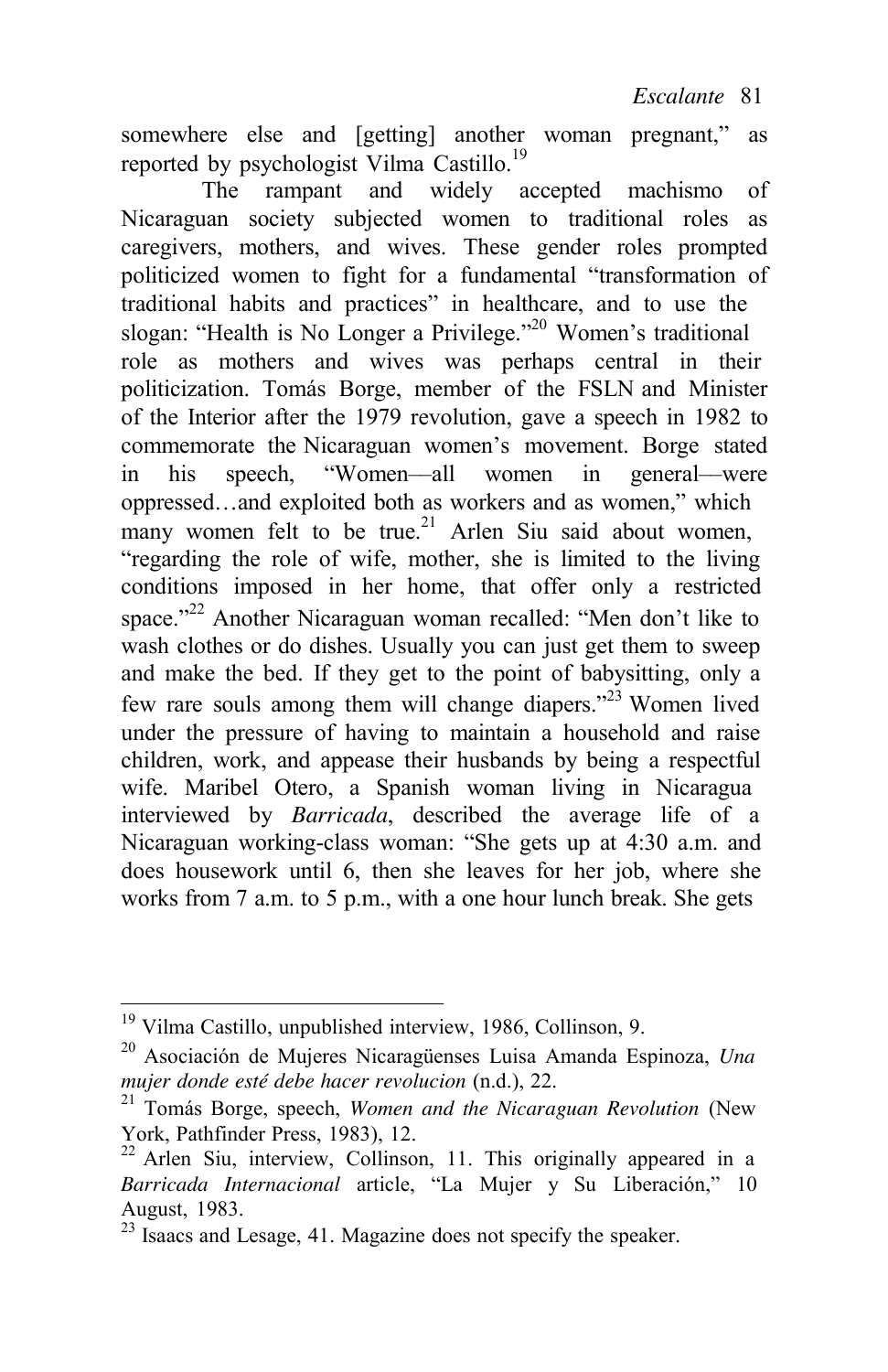home at 6, and does more housework until 10 p.m.<sup> $24$ </sup> Because of this, women became society's de facto unpaid caregivers under Somoza's government, since there was an absence of state provision for children, the elderly, and the sick or disabled.<sup>25</sup> Not only were women expected to work, they were expected to maintain a household and rear their children as well. This is the same exploitation that Tomás Borge referred to, and that many Nicaraguan women identified with.

The intersection of issues particular to women, especially the issues of reproductive health and sexual liberation, eventually drove women to join the FSLN. AMNLAE's bi-weekly magazine, *Quincenario*, of reproductive health stated that "reproductive health is no longer an individual issue of women or of couples and it is starting to transform into a responsibility shared by society."<sup>26</sup> Reproductive health was a multifaceted issue that women felt needed to be addressed. The issue of reproductive health was important not only because of the issue of men needing to prove their virility by impregnating women, but also because women and young girls were constantly the victims of rape. In the magazine, *Voices from Nicaragua*, a woman explains makeshift seminars on reproductive health:

> In the seminars we teach women that they should not have an abortion and take away the right of a child to be born. They learn about family planning and birth control. Sometimes the woman does not want to have a child, she won't come here but will go to a woman who does abortions, who is called a "comadrona." Right now we want to re-train and re-educate the comadronas to become midwives and health workers. The comadronas could use their skills to improve our community and as sorely needed workers in health care.<sup>27</sup>

<sup>&</sup>lt;sup>24</sup> Maribel Otero, interview, "Women in Nicaragua: From Sunup to Sundown," *Barricada Internacional*, 17 July, 1986.<br><sup>25</sup> Collinson, 15.

<sup>&</sup>lt;sup>26</sup> Asociación de Mujeres Nicaragüenses Luisa Amanda Espinoza, "Analisis informativo," Quincenario 1 (1988), 2.

<sup>&</sup>lt;sup>27</sup> Isaacs and Lesage, 21. Magazine did not specify the speaker.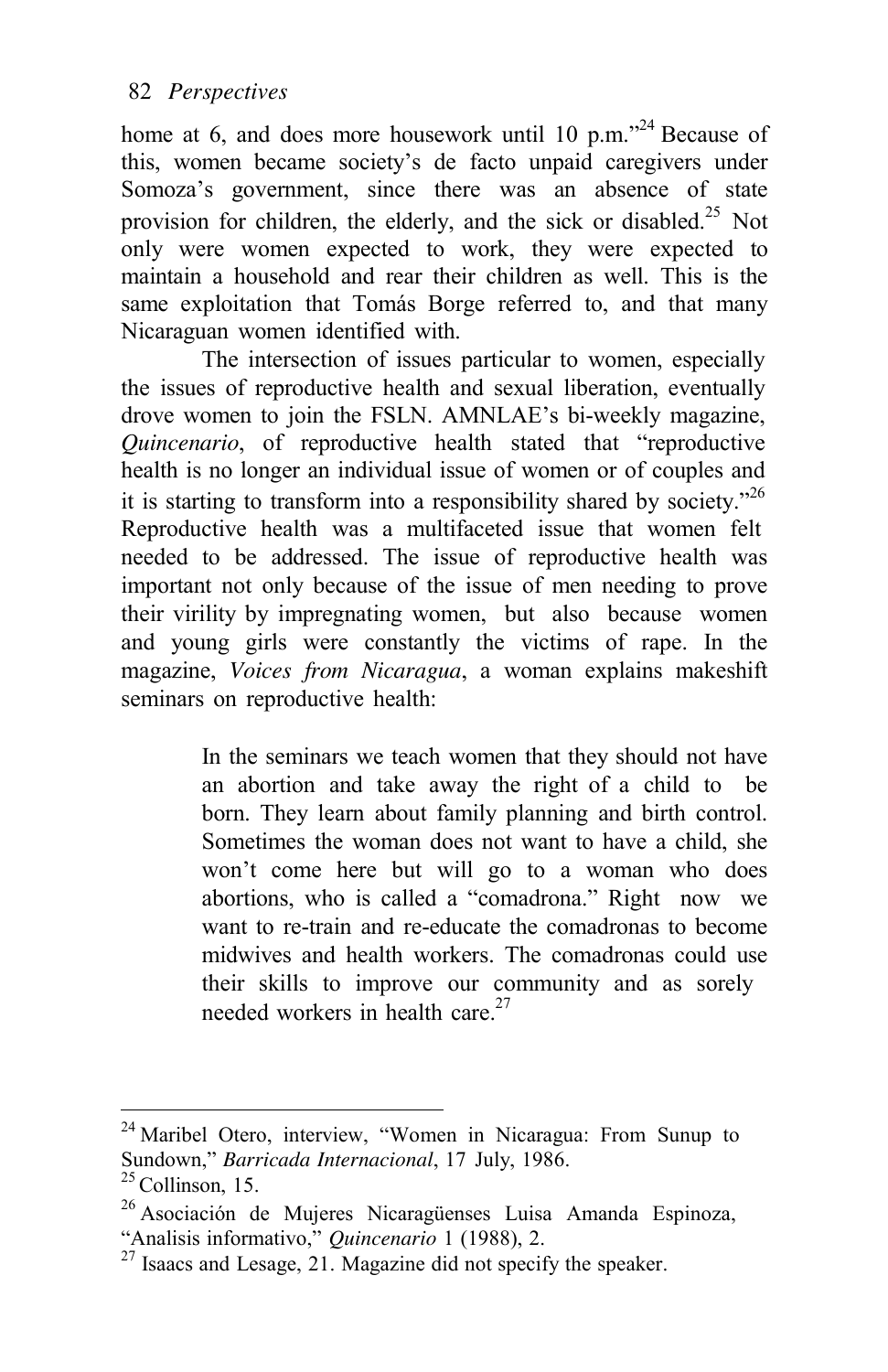Birth control education was one of the topics of reproductive health that was more widely spoken about. Abortion was still taboo because of Catholic morality, and as Gioconda Belli stated: "We couldn't talk about abortion because that means fighting the Catholic Church."28 This same Catholic morality and repression inspired women to push for sexual liberation. In an interview published in *El Nuevo Diario,* Auxiliadora Marenco supported women's liberation by declaring: "A woman should know her body, not only its functions and reproductive anatomy, but its pleasure as well. Many old beliefs still exist, including that which says her body is something given to another to enjoy."<sup>29</sup> The push for sexual liberation was a response to Nicaraguan machismo, but also spoke more to rape and the domestic abuse that women endured. Many women felt that the push for sexual liberation was a push for autonomy and agency over their own bodies. A quote from Susana Veraguas, an advocate for Nicaraguan women's sexual liberation, mentioned that women "tend to regard sex as just another burden to bear in marriage," and that women used the terms "my husband occupies me" and "abuses me once a month" to describe their sex lives. She also noted that "not one woman had heard the word [orgasm]" when they were talking about sex in a workshop about sexuality.<sup>30</sup> Joining the FSLN allowed women to change society's perspective of women's issues by making these issues public, rather than private. This also gave women a space in politics to bring these issues to the forefront.

Aside from issues of health, women also joined the FSLN for economic reasons. Women constituted a large portion of the workforce, and many times, their workplaces exploited women, or they had no rights at all. In their magazine, *Una mujer donde esté debe hacer revolución*, AMNLAE declared that "every person has the right to enjoy equal and satisfactory workplace conditions,"– –AMNLAE was specifically calling for equality between women

<sup>28</sup> Gioconda Belli interview, Randall, 180.

<sup>29</sup>Auxiliadora Marenco, interview published in *El Nuevo Diario*  (October 10, 1987), Helen Collinson, *Women and Revolution in Nicaragua*, (New Jersey: Zed Books Ltd., 1990), 22.<br><sup>30</sup>Susana Veraguas, quote taken from *Sweet Ramparts: Women in* 

*Revolutionary Nicaragua* (1983), Collinson, 21.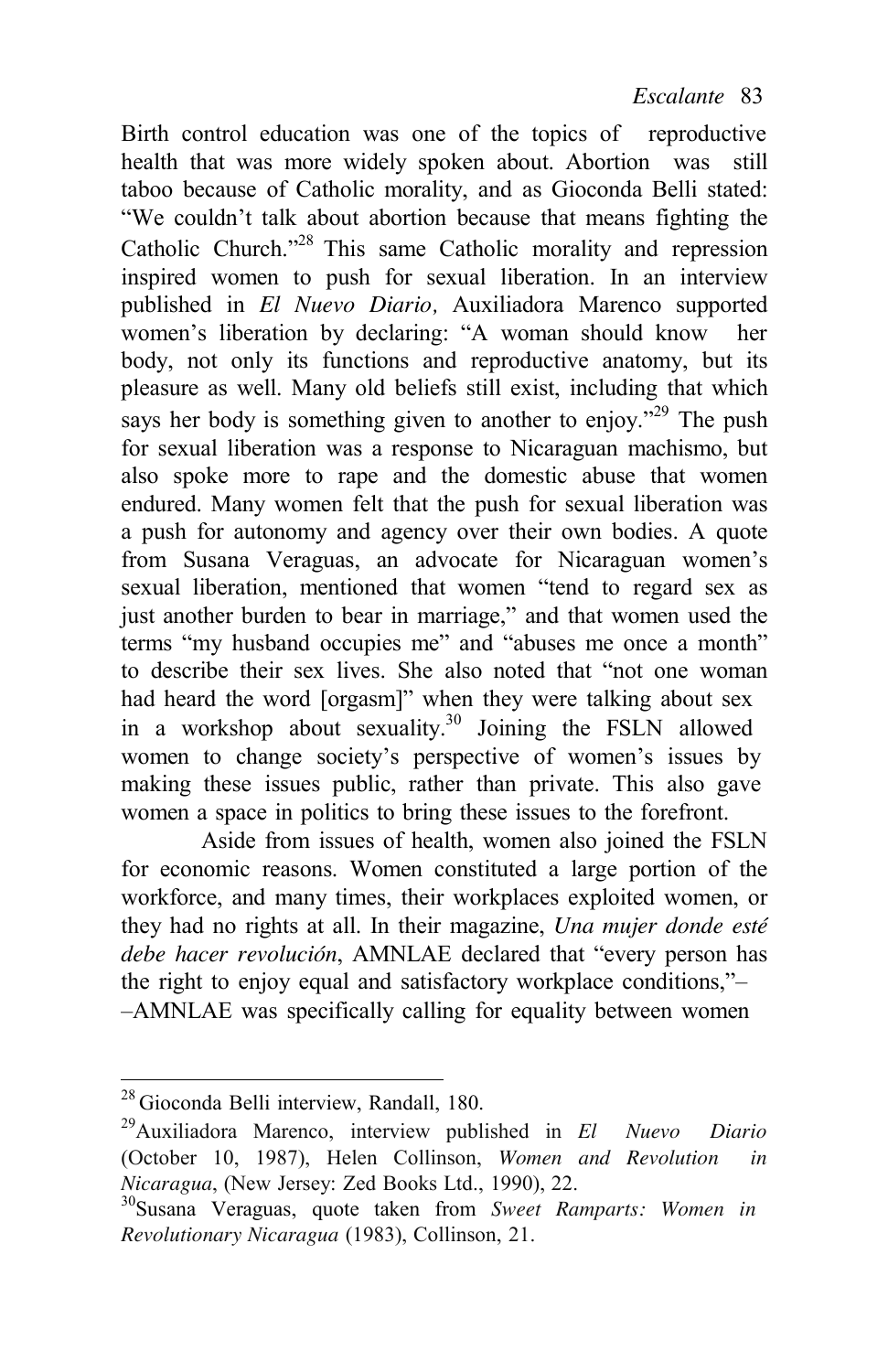and men in the workplace.<sup>31</sup> The same magazine details that women were fighting for "equal pay for equal work" between sexes, for "safety and hygiene in the workplace," for the ability to gain promotions in one's area of work, and for vacation time off and reasonable work hours.<sup>32</sup> Although many women worked in factories and in agriculture, a lot of the available jobs for women were in the domestic sector. Maria Amanda's statement for *Voices from Nicaragua*, described the dangerous conditions in domestic work: "A maid was often expected to give herself sexually to the adolescent boys in the house so they wouldn't have to go to prostitutes. Isolated from her family and without protection, the woman faced a terrible dilemma—submit or lose her job."<sup>33</sup> Many workplace issues of discrimination based on gender, poor conditions and hours, and violent rape and sexual coercion resulted in women's politicization, and made many women feel the need to join the FSLN and AMNLAE to discuss and address the issues that plagued women at the time.

Many politicized women joined the FSLN in considerable numbers, and the FSLN accepted these women and gave them a space to discuss issues that specifically pertained to them through the eventual creation of  $AMNLAE^{34}$  The predecessor to AMNLAE, the Association of Women Confronting the National Problem (AMPRONAC), catered to bourgeoisie women, and its main goal was to overthrow Somoza's regime––there was no conversation about women's position in the post-revolutionary society. $35$  In 1979, the women of the FSLN decided that they needed an organization that would allow them to speak of their desired social position and eventual liberation. Women created

<sup>31</sup> Asociación de Mujeres Nicaragüenses Luisa Amanda Espinoza, "Derechos Económicos," *Una mujer donde esté debe hacer revolución*, (n.d.), 9.<br><sup>32</sup> Ibid., 9.

<sup>&</sup>lt;sup>33</sup> Maria Amanda statement, Isaacs and Lesage, 31.

 $34$  Collinson, 139.

<sup>&</sup>lt;sup>35</sup> Ibid., 140. The FSLN first created AMPRONAC in 1977 as a space where women could work toward liberation, but it also served as a vehicle to recruit more women in the struggle against Somoza's government.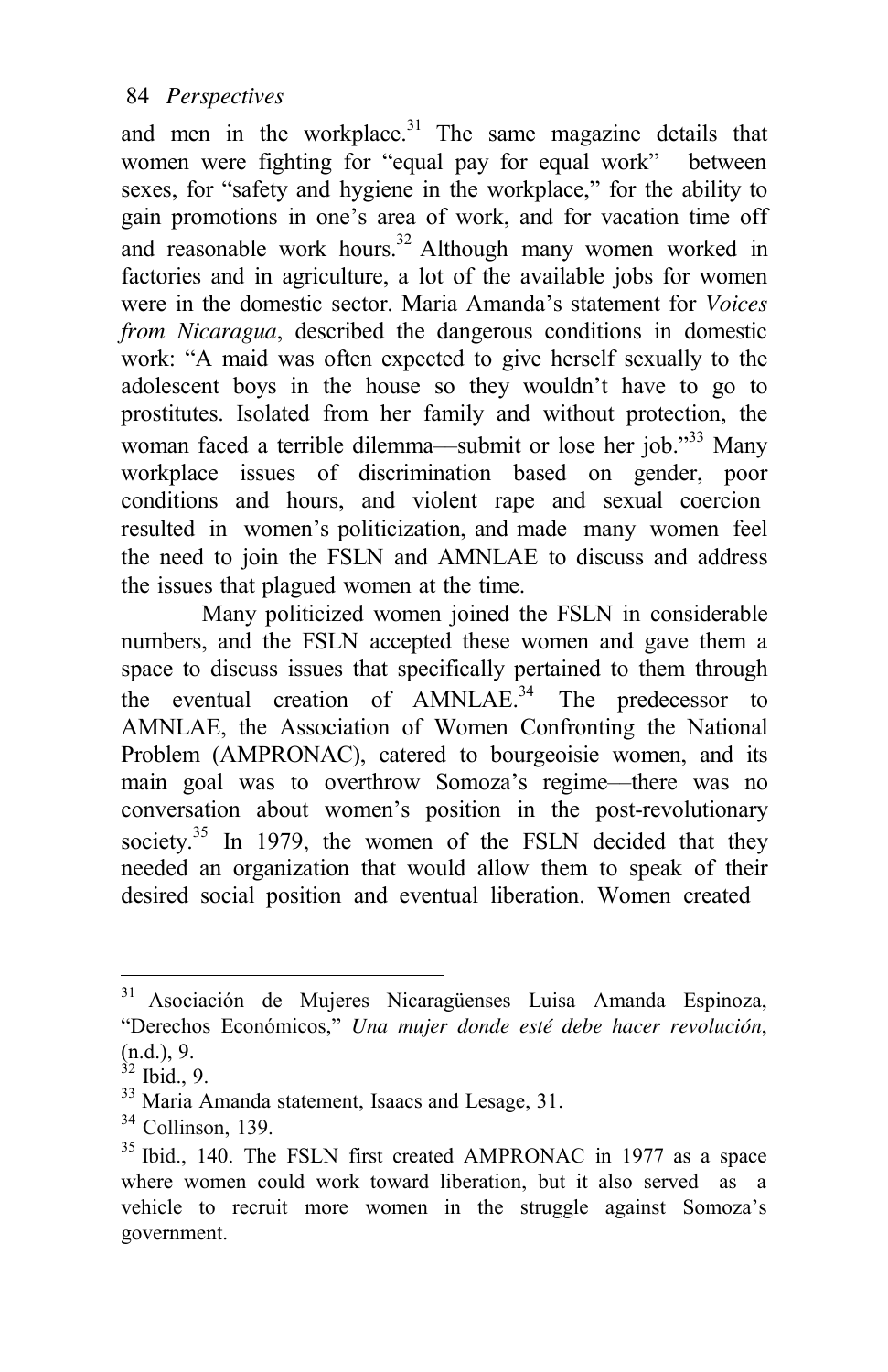*Escalante*

AM NLAE, or the Luisa Amanda Espinoza Association of Nicaraguan Women, with clear objectives:

> 1. Defending the Popular Sandinista Revolution to guarantee a political space for the emancipation of women.

2. To promote the political and ideological advancement of the Nicaraguan woman in order to have a more conscious and cultivated participation in politics.

3. To combat the manifestations of institutional inequalities and discrimination in general toward women, especially in the organizations that are fighting for revolutionary transformation of the Sandinista State and the revolutionary education of the masses.

4. To promote and stimulate the cultural and technical advancement of women with the objective of widening and qualifying our participation in economic and social activities, overcoming sub-employment and traditional women's professions toward other professions that are usually reserved for men.

5. To make domestic work a respected profession, making it a profession that is socially recognized, with an emphasis in creating services for childcare for the working-woman.<sup>36</sup>

These objectives explicitly laid out why women felt the need to join the revolutionary movement, and why many of them became politicized. In her interview, Gioconda Belli shared a sentiment that made it clear why women needed their own political space: "I never felt like we were treated equally. I always had this sense that I was treated differently because I was a woman…I don't think we women fought for power the way men did."<sup>37</sup> The creation of this specific women's space made other women feel comfortable joining the revolutionary struggle.

<sup>36</sup> Asociación de Mujeres Nicaragüenses Luisa Amanda Espinoza, "Derechos Económicos," *Una mujer donde esté debe hacer revolución*, (n.d.): 9, "Nuestros Objetivos," *Una mujer donde esté debe hacer revolución,* (n.d.), 4.

<sup>&</sup>lt;sup>37</sup> Gioconda Belli, interview, Randall, 176.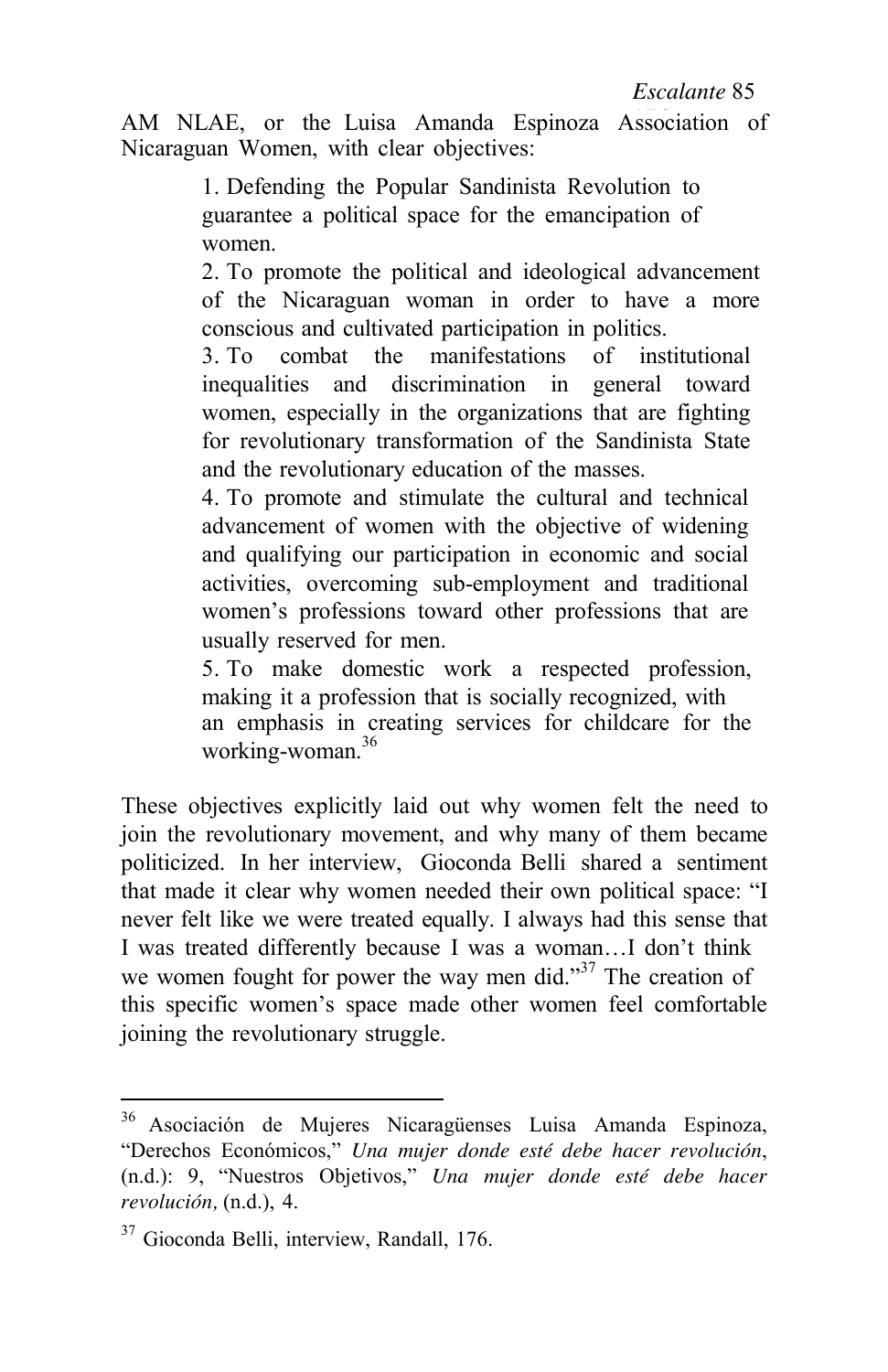Women who joined AMNLAE were proud participants, fighting for their country. *Voices from Nicaragua* published a poem by Vidaluz Menese, "Compañera," which exemplified many women's sentiments about the movement:

> Throw off your chains with firmness and their deafening fall will not make you tremble. You are going to the meeting with your infinite personal destiny. Make your name yours and plant it like a flag in conquered territory. Now nothing can stop you. Now you recognize your own path. Mistress of your road. Conscious of the portion of history that belongs to you, Compañera.<sup>38</sup>

Many women like Vadaluz Menese were empowered through their political participation and were thankful that they were given a space to express their concerns. In the same magazine section, a statement from an anonymous woman reads: "My greatest dream is to be an authentic revolutionary woman.<sup>39</sup> This shows that women yearned to be part of Nicaragua's political sphere, and appreciated AMNLAE for carving this space for them.

Women eventually gained new roles in the government of post-Revolution Nicaragua through politicization and joining the FSLN. Gioconda Belli mentioned that "women participated to an extraordinary degree" and that "there were a number of women who had positions of real responsibility."<sup>40</sup> Belli was fortunate enough to gain a position of power; she recalled: "The first thing [the FSLN] did was put me in charge of the television system."<sup>41</sup> Milú Vargas, in an interview critiqued the FSLN:

<sup>&</sup>lt;sup>38</sup> Vidaluz Meneses, "Compañera," Isaacs and Lesage, 45.<br><sup>39</sup> Isaacs and Lesage, 45. The magazine did not specify the speaker.<br><sup>40</sup> Gioconda Belli, interview, Randall, 175.<br><sup>41</sup> Ibid., 176.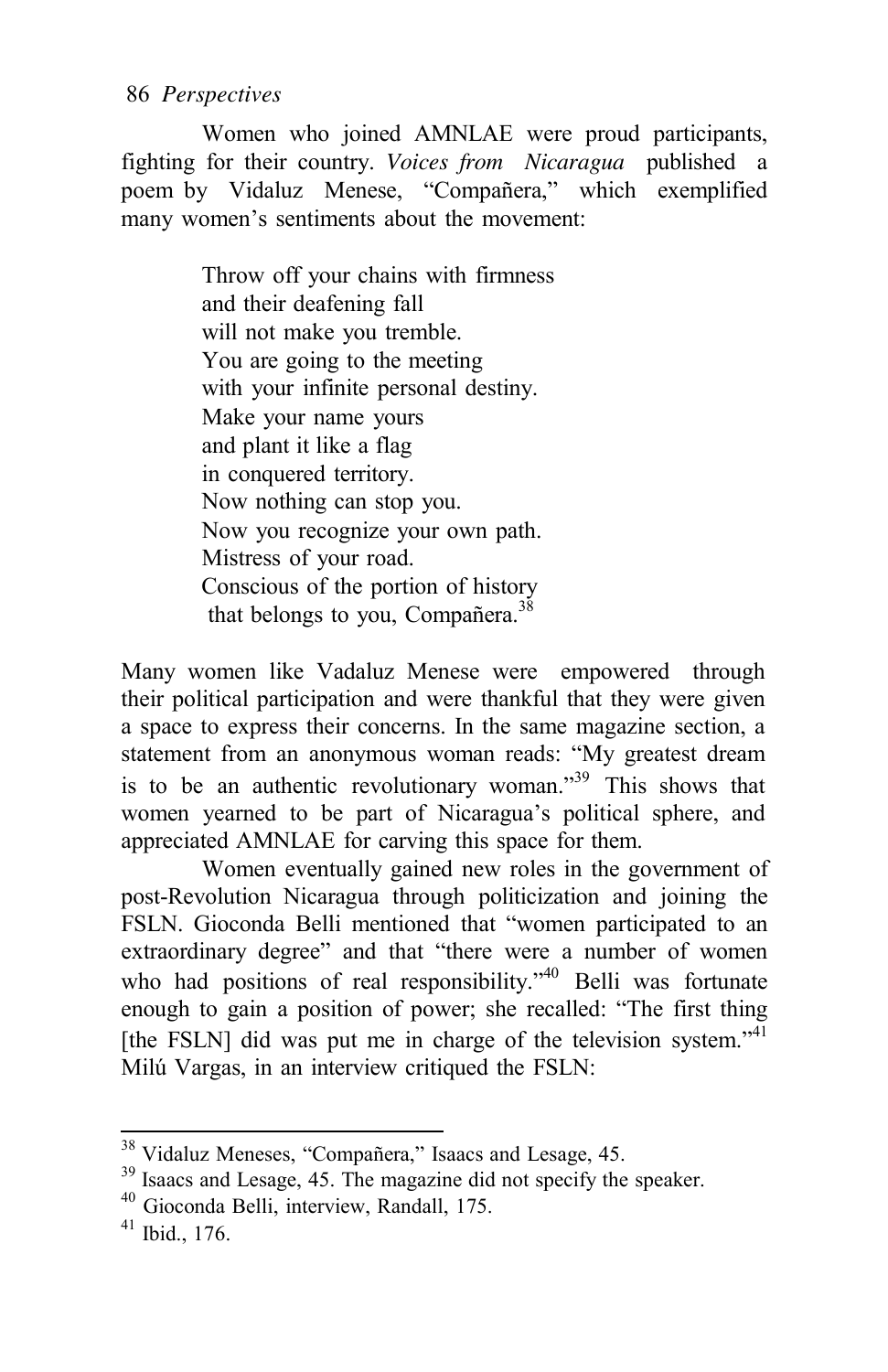*Escalante*

The Sandinista National Liberation Front is a sexist party. The failure to allow a woman onto the directorate is a reflection of the Party as a whole in this respect. The FSLN is a party that's been open to women's participation, and a great many women have risen to positions of importance in its ranks; the Party has taken official note of women's participation, but it's not yet party that recognizes the need for women's full representation at all levels.<sup>42</sup>

Vargas made an important note with her critique on the limits of the FSLN. It was impossible for women to become fully realized in post-revolution Nicaragua if the political party that was supposed to represent improvement and change in society did not work to incorporate every single person who constituted the Nicaraguan population, especially women.

Women frequently critiqued the FSLN because there were distinct limits to the political autonomy and involvement they were awarded. Belli who was immersed in the inner circle of the FSLN had a difficult time becoming more than the "token woman:" "When it came time to electing the person in charge, of course, they elected a man. I really fought that then; I was furious. 'I've been doing this work,' I said, 'I'm as capable as anyone, if not more so!' Their response was simply that 'this is a sexist society.' Clear as could be."<sup>43</sup> Belli's experience was indicative of the mindset that many FSLN male participants held, especially the ones in high positions of power. And moreover, after the revolution, some of the laws that were meant to protect women were reversed and reflected the perpetuation of machismo in Nicaraguan society. As previously mentioned, women were oftentimes the victims of rape and domestic violence. In an article in the March 1993 edition of *Barricada Internaciónal*, Verónica Alemán reported: "One of the new articles forces women who are raped and become pregnant to have the child. As well the woman has no choice but to maintain a relationship with the aggressor, because he is obligated to assume his paternal responsibilities by

<sup>42</sup> Milú Vargas, interview, Randall, 175.

<sup>43</sup> Gioconda Belli, interview, Randall, 178.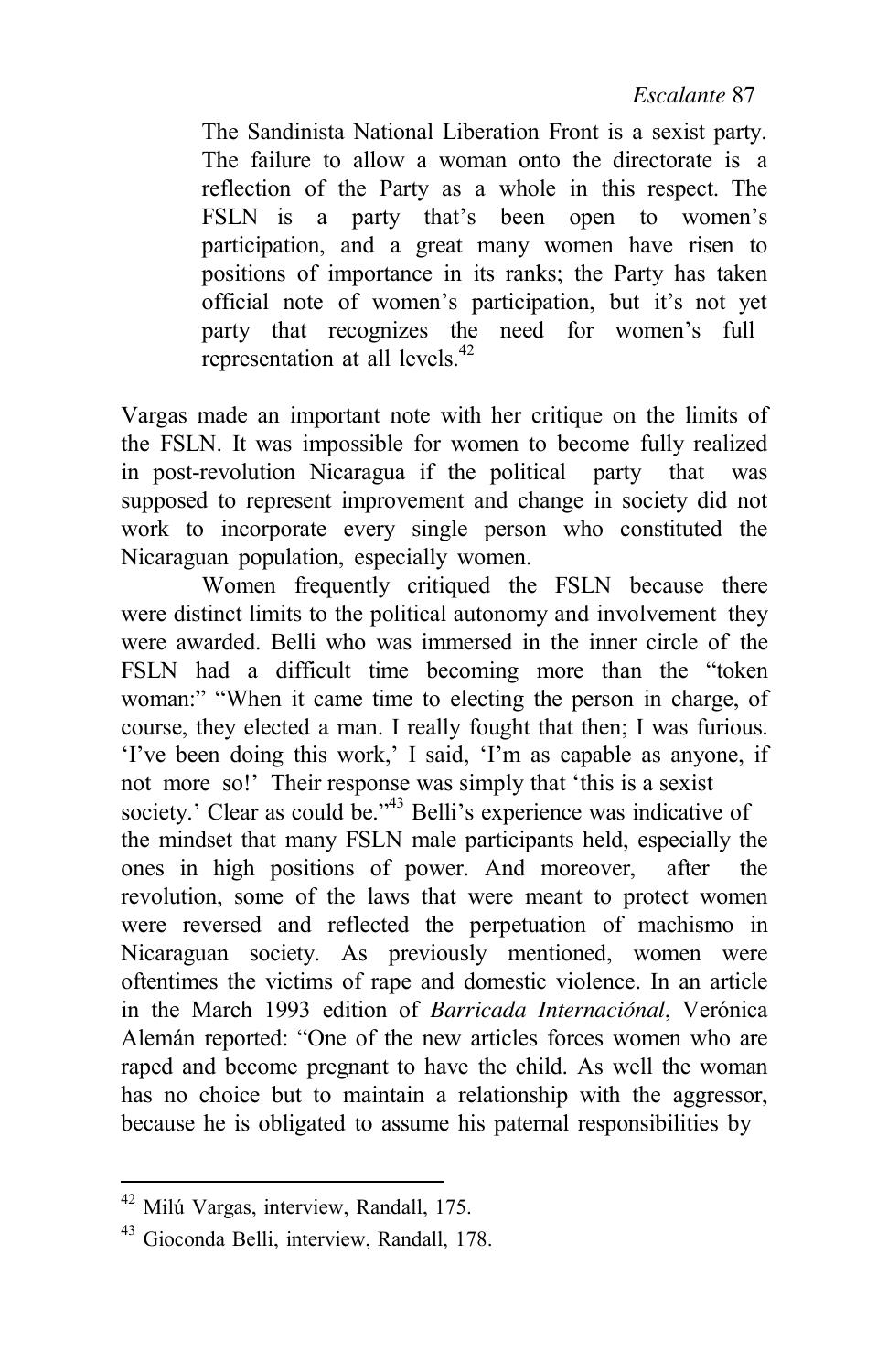paying child support."<sup>44</sup> This amendment to Nicaraguan laws explains how post-revolutionary Nicaragua treated women. They were not allowed to make a personal choice with their bodies, nor were they believed to be able to support themselves as single mothers, which many women in Nicaragua already did.

Various women chose to leave the FSLN and AMNLAE to create a space that was intended to focus on women's issues through the scope of feminism. Belli mentioned in her interview that women left the Sandinista party to create the Party of the Erotic Left (PIE), noting: "It was clear that the Sandinista women's movement operated more in line with male interests" and that "women had experienced a real loss of power" after the Sandinista triumph.<sup>45</sup> Collinson mentions that 'feminism' remained a dirty word in various aspects of the revolution because it was regarded as an anti-male doctrine.<sup>46</sup> Machismo still remained ingrained in Nicaraguan society even after women's mass involvement in the revolutionary process, which was unfortunately a setback for women.

Women's involvement in FSLN consisted of gendered iobs, which eventually proved harmful for women in post-Revolution Nicaragua. Belli recalled that women were "assigned 'womanly' tasks, like cooking for comrades, managing the safe houses, that sort of thing."<sup>47</sup> Women's politicization was centered on issues that greatly affected women, thus they were perceived as "woman issues" that were separate from the main trajectory of the male-centered Sandinista struggle. Many of the women fought against this, such as Juanita, who explained in an interview with *Voices from Nicaragua*: "We have to change both men and women––to change the person her/himself as well as the social structure,<sup>348</sup> which many women understood. The women's liberation movement in Nicaragua ultimately fell short because there were not enough men, who held roles of power in the FSLN in pre and post-revolution, who sympathized with women's

<sup>44</sup> Verónica Alemán, "Sexist law scorched," *Barricada Internaciónal* (March 1993), 19. 45 Gioconda Belli, interview, Randall, 179. 46 Collinson, 137.

<sup>47</sup> Gioconda Belli, interview, Randall, 175.

<sup>48</sup> Juanita, interview, Isaacs and Lesage, 19.